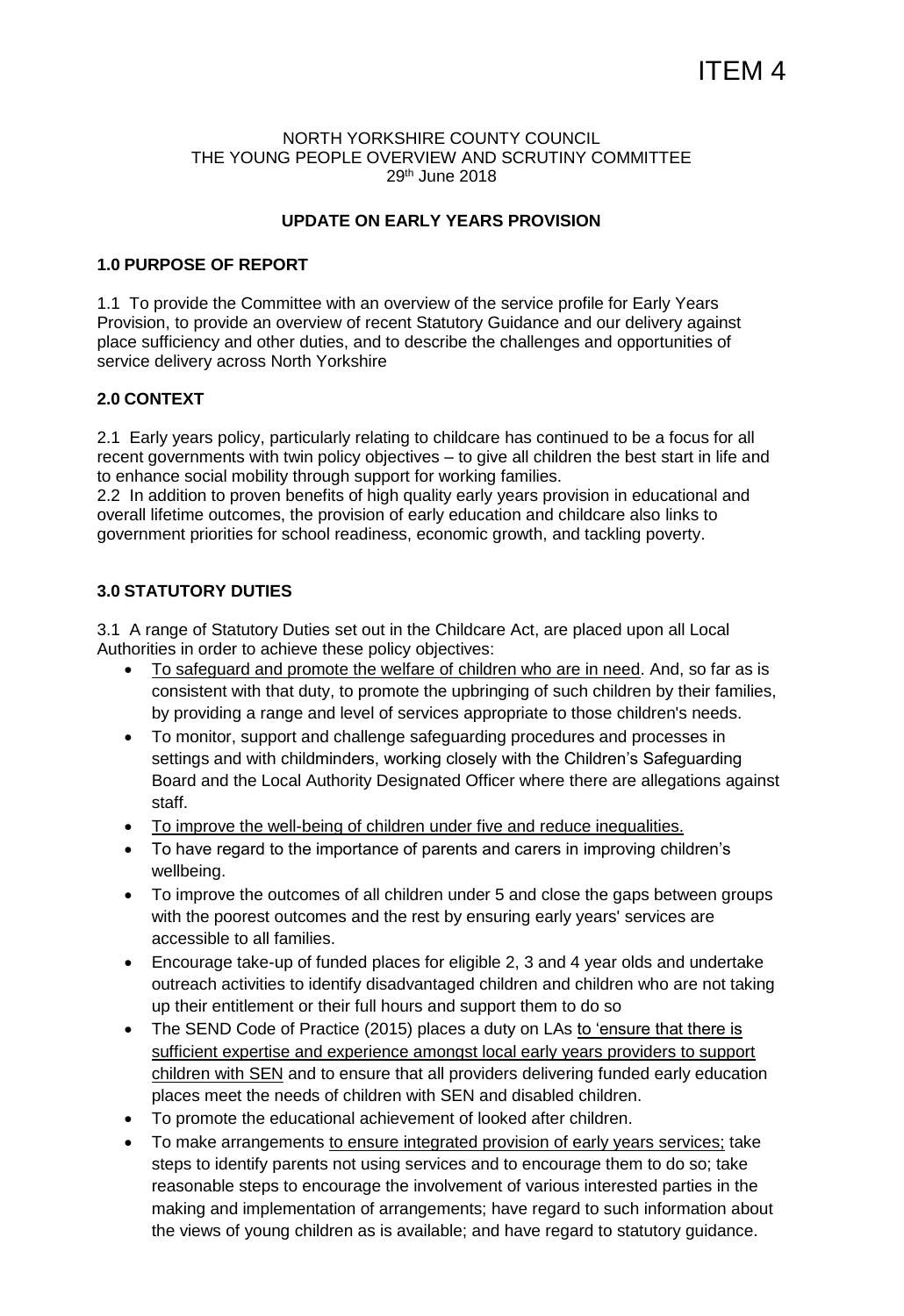- Duty to secure sufficient children's centres to meet local need, so far as this is reasonably practicable and to consider whether early childhood services should be delivered through one of the children's centres in the area
- Duty to secure that each children's centre is within the remit of an advisory board
- Duty to make arrangements to work with the Primary Care Trust (PCT) and Job Centre Plus in performance of the local authority's duties.
- Duty to provide information, advice and assistance to ensure that local authorities establish and maintain a service providing information, advice and assistance for parents and prospective parents with information on the provision of childcare and on other services or facilities or publications, that may benefit them or children or young people. They should also provide particular help to parents from groups likely to find it more difficult to access suitable childcare, e.g. parents of disabled children.
- Duty to secure sufficient childcare for working parents (or parents in education/training) - to ensure there is childcare available to enable parents to take up or remain in work or to undertake education or training to assist them in obtaining work.

Ensure the availability of 15 hours of high quality early education for all 3 and 4 year olds, for 20 per cent of the most disadvantaged 2 year olds, and 30 hours for working families who meet the eligibility criteria for the 'extended entitlement' (which came into effect from September 2017).

- Duty to assess childcare provision **-** to ensure local authorities undertake an assessment of childcare provision in their area to enable them to meet their duty to secure sufficient childcare for working parents
- Duty to provide information, advice and training to childcare providers, and prospective providers - to ensure that local authorities give local childcare providers and would-be providers in their area the necessary support to help deliver sustainable affordable and high quality childcare that meets the needs of the community.
- Duty to secure prescribed early years entitlements free of charge **-** to ensure that all children under school age, as described in regulations or in guidance from the Secretary of State, can access funded nursery education.
- Annual collection of Early Years Foundation Stage Profile data and the Early Years Census returns gives power to local authorities to collect information about individual children receiving early years provision, but also places a duty on local authorities to supply that information to the Secretary of State if requested. They are required to provide information to parents and families in their areas about provision.
- Duty to make provision to ensure that early years foundation profile assessments made by providers in their areas are accurate and consistent, and have regard to any guidance given by the Department for Education.
- Ensure that an Early Years provider takes any measures identified in an Ofsted report to improve the overall effectiveness of provision
- The Director of Children's Services is responsible for educational excellence for all children by working with Headteachers, Governors, and Multi-Academy Trusts to develop robust school improvement strategies. Promote high standards in schools and other providers so that children achieve well and fulfil their potential.
- Take action over concerns with regard to 'British Values'

# **4.0 SERVICE OFFER**

4.1 Early Education and childcare is currently delivered across the county by: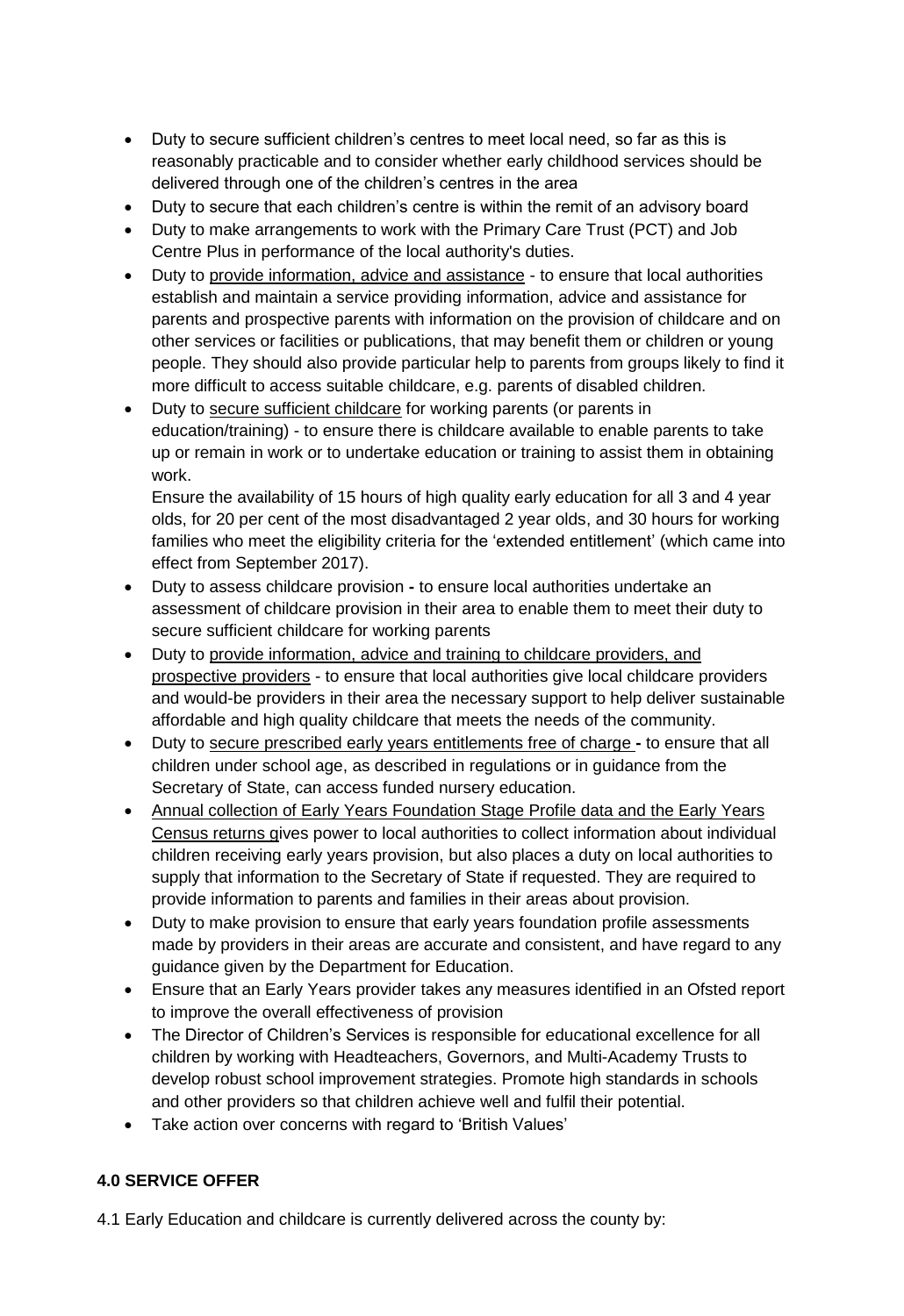- 387 childminders (232 of which offer parents funded entitlement places)
- 135 private business day nurseries
- 104 community pre-schools
- 104 nursery classes attached to primary schools and 3 nursery schools
- 350 primary schools delivering reception class provision
- 15 independent schools

In addition 131 before and after school 'clubs' provide wraparound care to school hours to meet the needs of working parents, and 39 of these provide holiday childcare.

All NYCC service teams provide services to schools and early years settings. Centralised early years services provide strategic planning and infrastructure to support locality teams working with children, families and communities across the county.

# **5.0 SERVICE PROFILE**

5.1 Policy and Strategy work across CYPS, corporate teams and with health partners is co-ordinated by the Under 5's Strategy Group. An annual implementation plan captures shared priorities and sets out work on joint projects and initiatives. Currently these priorities include

- Raising Achievement for all
- School readiness
- Cross service support for children with SEND
- Voice of the Under 5
- Customer Journey analysis and enhancement (corporate communication strategy) Integrated health and education reviews for 2 year olds.

Our practice and strategic developments are well-informed; they draw on national and regional expertise and are built on research evidence. Colleagues working in schools and early years settings along with CYPS and wider corporate colleagues are regularly informed about new policy initiatives in early years and childcare, and their implications. Each year consultation about strategic early years work is undertaken with a range of decision-making bodies. This has included the Education Partnership, Early Years Improvement Partnership, the JDP, the Corporate Management Board, the All Party Parliamentary Group considering the future of Nursery Schools, NYCC Primary and Early Years Leadership networks and Childminder Forums. Information and responses are provided as required so that NYCC is accurately represented in press and media coverage. We work to ensure that the requirement upon the LA to respond to Freedom of Information requests are met. We provide information and report on our performance to the DfE and other bodies including the Family and Childcare Trust, the Early Years sector professional organisations: Pre-school Learning Alliance, National Day Nurseries Association, the Professional Association for Childcare and Early Years and to Childcare Works – the organisation contracted by the DfE to monitor the work of Local Authorities in delivering legislative requirements and new national policy initiatives.

5.2 An annual assessment of the sufficiency of places is undertaken, informed by market analysis of the supply of, and demand for, places in each locality. A summary report is published each September and profiling is shared with sector providers to inform their practice and business modelling. Detailed termly locality assessments identify any gaps and surplus of places which are then used to inform market facilitation through work with PVI providers and schools considering making new or different early years provision. Reports are made available on cyps.info :<http://cyps.northyorks.gov.uk/childcare-sufficiency>

Currently 74% of places for 3 and 4 year olds are delivered in the private, voluntary and independent sector (PVI), and 26% of places in schools. 94% of the 2 year old provision is delivered by the PVI sector.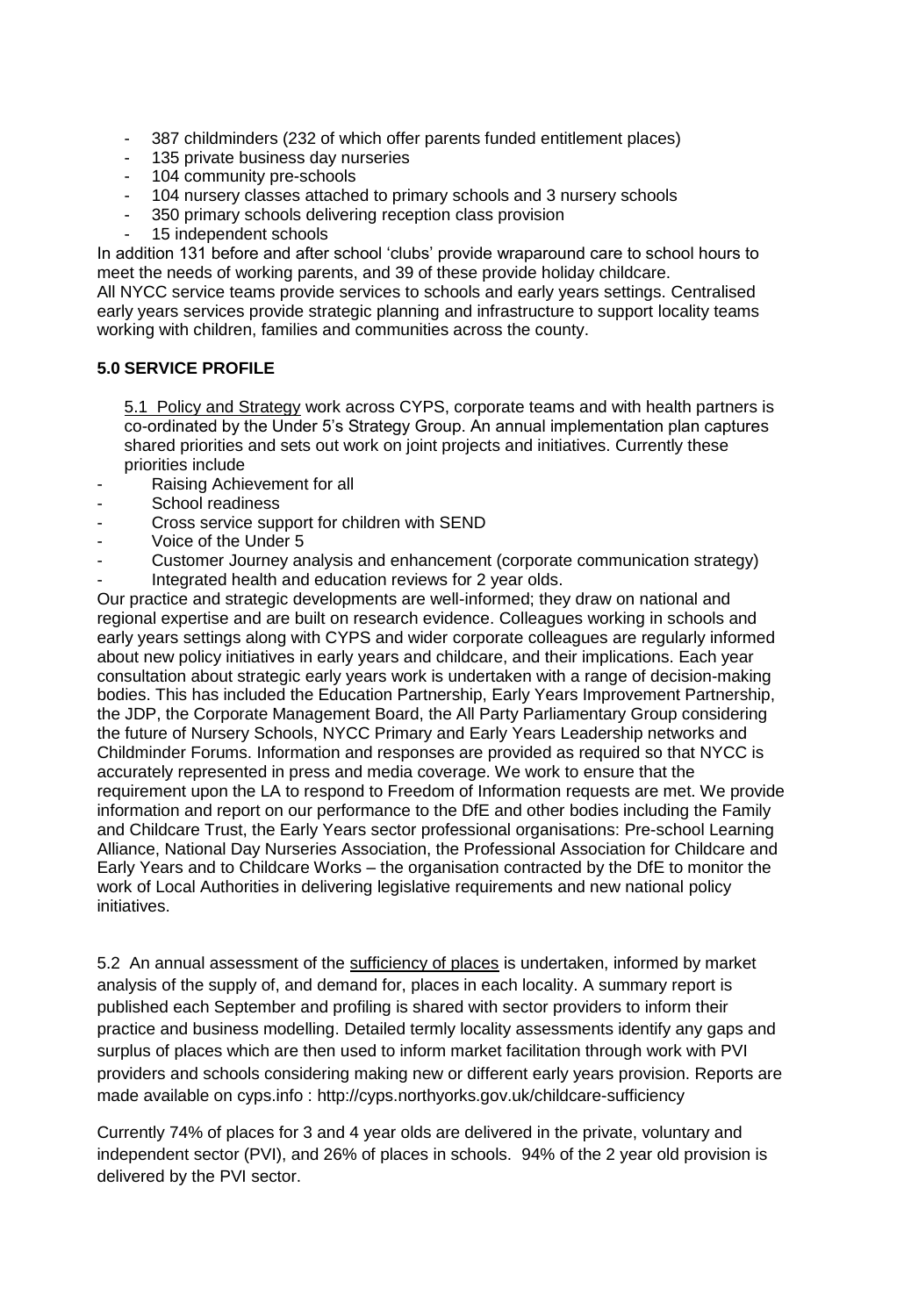The take up of places by two year olds in the spring term 2018, was 1095 of 1287 potentially eligible children, ie. 85% of those identified to the LA by HMRC as potentially eligible for a funded place. Of the 4689 validated codes from applications for funded 30 hours places, 4453 children accessed their place – 93% of the codes issued. 10,740 three year olds are accessing a universal 15 hour place this term which equates to over 1,611,062 hours.

5.3 The Funding and Payments Team manage the termly headcount process which collects the data required for the funding of the 9000 (termly average) early years children and the associated monthly payments (c.£2.2 million per month). The team manages the annual census return to the DfE which determines the overall level of early years funding received by the Local Authority. The team advises and supports new providers to access funding and responds to payment and funding queries from providers. Advice to parents is provided on accessing their funded entitlement including eligibility criteria. The team also provides input to the development of the Synergy system in order to provide the data required for the funding process. The team undertake provider audits in order to ensure that the financial requirements of the DfE Statutory Guidance are met.

The Business Support Team provide advice to early years providers including childminders, schools and out of school clubs which covers business sustainability, cashflow and financial projections. The support is delivered through bespoke consultancy to individual providers or through group workshops. The advice focuses on the short, medium and long term business requirements of the provider. The team supports providers with the implementation of legislative changes associated with financial and business management. The team undertakes early identification of providers facing financial difficulties in order to support the sufficiency duty of the Local Authority. This support includes financial reviews and business remodelling advice, as well as managing the allocation of the Sparsity Fund including a financial assessment process and the development and monitoring of associated action plans.

The Strategic Financial Management Service oversees the management and distribution of the £28 million Early Years Grant funding received by North Yorkshire County Council from the DfE. This includes the management, maintenance and development of the early years funding formula arrangements, the provision of statutory financial returns to the DfE, formal reporting to the North Yorkshire Education Partnership and the North Yorkshire Early Years Improvement Partnership, and responses to Freedom of Information requests. Support is provided for the setting and strategic monitoring of the early years centrally managed service budgets. The service develops the local authority funding agreement with providers in line with statutory guidance. Regular funding and financial management briefings are delivered to providers and schools through leadership and childminder forums, school networks and conferences.

5.4 The School and Early Years Improvement Team work with schools, settings and childminders judged as 'Requires Improvement', 'Inadequate' and 'Special Measures' by Ofsted. Early Years Advisers diagnose need, write support plans, support or broker support from Specialist Leads of Education, Early Years leads and Early Years Consultants. In doing so, the team work closely with the Primary Lead Advisers and Teaching School Alliances. The team prioritise and target their work by undertaking risk assessments and quality assurance visits and following Ofsted alerts. Progress back to good and back to basic support is rapid therefore minimising the risk to children's education and development. Support is delivered by the team to achieve progress against Quality Improvement Action Plans and Ofsted targets - in order to secure and embed improved quality of provision, enhanced learning experiences, better outcomes and progress for children; and improved inspection judgements.

Raising educational attainment and closing the gap for vulnerable learners is a key priority of the work of the team. Early Years Advisers undertake Early Years Foundation Stage Profile (EYFSP) and Two Year Old progress assessment data analysis across the County. These are shared with Children Centre Service Leads (CCSLs) to support their targeted work through children's centres with vulnerable families; with adult learning and other partners to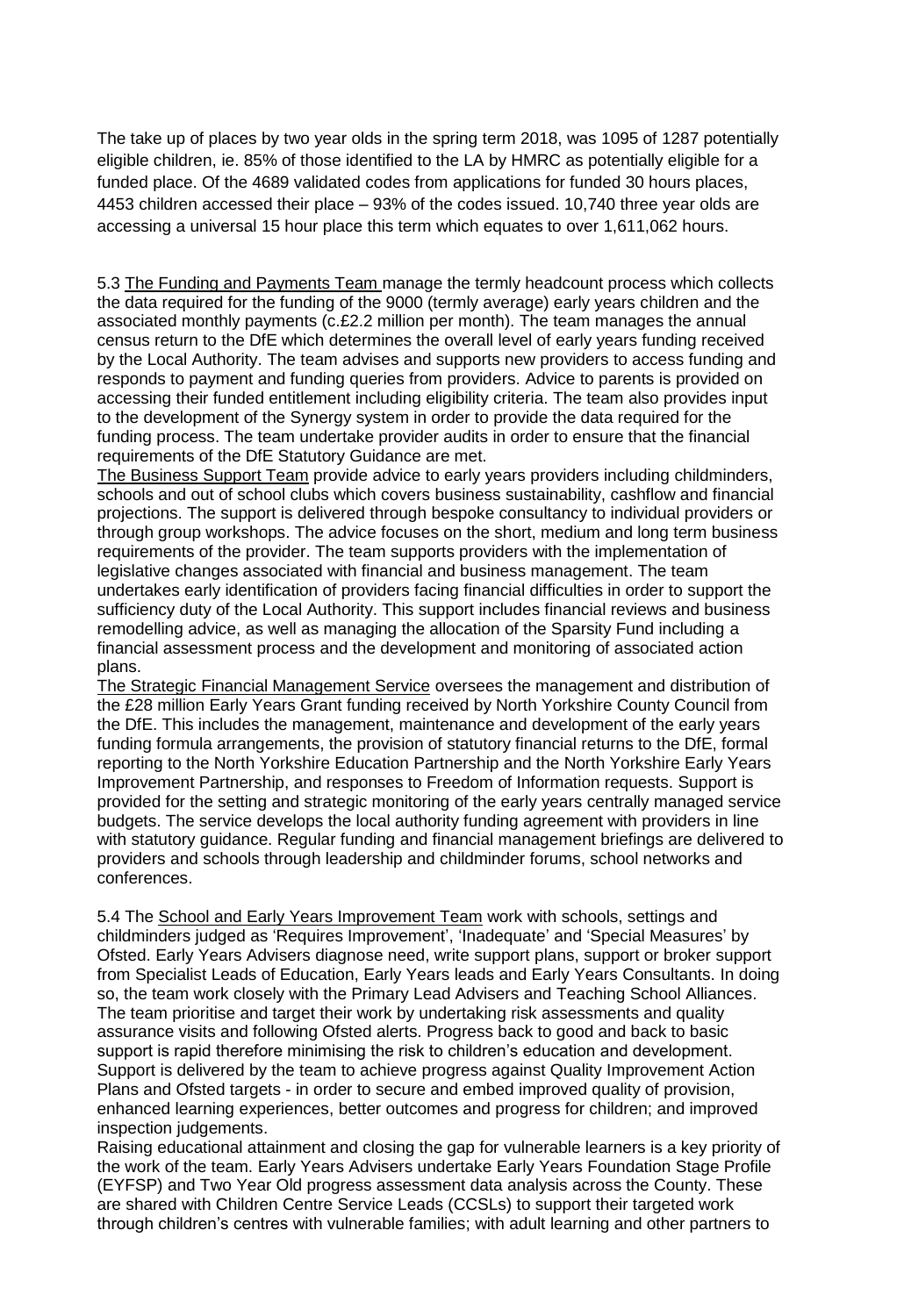target their work; and in developing and facilitating training /CPD by the team in localities in areas where vulnerable groups attain less well than their peers. For example work has focused on boys' writing, children's language delay and poverty, children who are eligible for free school meals/ pupil premium, looked after children and early mathematics. The data analysis highlights trends of closing the gap for vulnerable groups and show the impact over time of the Early Years Closing the Gap Strategy work.

Termly visits with Early Years providers and childminders are undertaken by Early Years Consultants, in order to support early identification of vulnerable learners and additional needs. This support has helped to ensure that providers are able to make appropriate provision, track progress and implement timely interventions. These visits also help to ensure that links between providers and NYCC support teams, Children's Centres and voluntary sector agencies can be made to ensure access to support as needed for children and families. This work contributes to the achievement of the outcomes of the NYCC Early Years Closing the Gap Strategy.

North Yorkshire is marginally above the national performance for pupils achieving a 'Good level of development' at the end of the Foundation Stage, at 71.7%. Performance has improved steadily over the last 3 years from 66%. There are some locality variations, Selby has the highest percentage of pupils achieving a GLD at 76% and Scarborough the lowest at 66.4%. Comparison with statistical neighbours shows that NY ranked 9th in 2015 and 8th in 2016. In the highest achieving authority in the country (Lewisham) 77.5% achieved a GLD in 2015 and 78.7% in 2016.

The team monitor and support safeguarding practice improvements to ensure that providers meet their statutory obligations regarding children's safety and well-being. The Early Years Adviser team work closely with the Primary team and Local Authority Designated Officers to carry out school safeguarding reviews and offer support and guidance on practice improvement. Support plans written for settings, schools and childminders judged RI and inadequate often focus on safeguarding improvement requirements. The Early Years Advisers facilitate the support, which is delivered by the Early Years Consultants to make the required improvements. The Early Years Advisers undertake risk assessments and deliver support for Early Years providers and childminders following Ofsted alerts, allegations against staff and complaints to ensure that providers meet their statutory obligations regarding children's safety and well-being. Responses to requests for IAG are made by the team and by FIS to ensure that practitioners can fulfil their duties knowledgeably. In the case of allegations against staff, complaints and welfare notices the Early Years improvement lead adviser liaises closely with Ofsted and the LADO.

5.5 The Educational Psychology and Early Years' Service comprises two teams – The Educational Psychology (EP) Team and the Early Years (EY) Team which is made up of Early Years Advisory Teachers (EYATs) and Portage Home Visitors (PHVs). Children are referred into the team by both Health and Education, as these children are those with the most complex needs. The service ensures clear and timely transitions, including joint visits so that families understand the roles of the different professionals. EYATs and PHVs work closely together as all PHV cases are supervised by an EYAT and are also on the EYAT caseload. The Early Years Advisory Teachers (EYATs) and Portage Home Visitors (PHVs) work together to provide a continuum of specialist support for children under 5 with Special Educational Needs and Disabilities (SEND) in their homes and in Early Years settings. The Early Years Advisory Teachers are a small team of specialist teachers with high levels of expertise and training in working with children with a wide range of Special Educational Needs and Disabilities. They offer support, advice and training to parents/carers and practitioners in early years settings to help them meet children's additional and SEND needs. The Portage Home Visitors (PHVs) offer weekly or fortnightly home visits to children and families, providing intervention, modelling and advice for families to support children's development. The teams work with: individual children with a high level of Special Educational Needs. The team works flexibly according to the needs of the child and their individual context/ arrangements and work takes place in EY settings, with Childminders or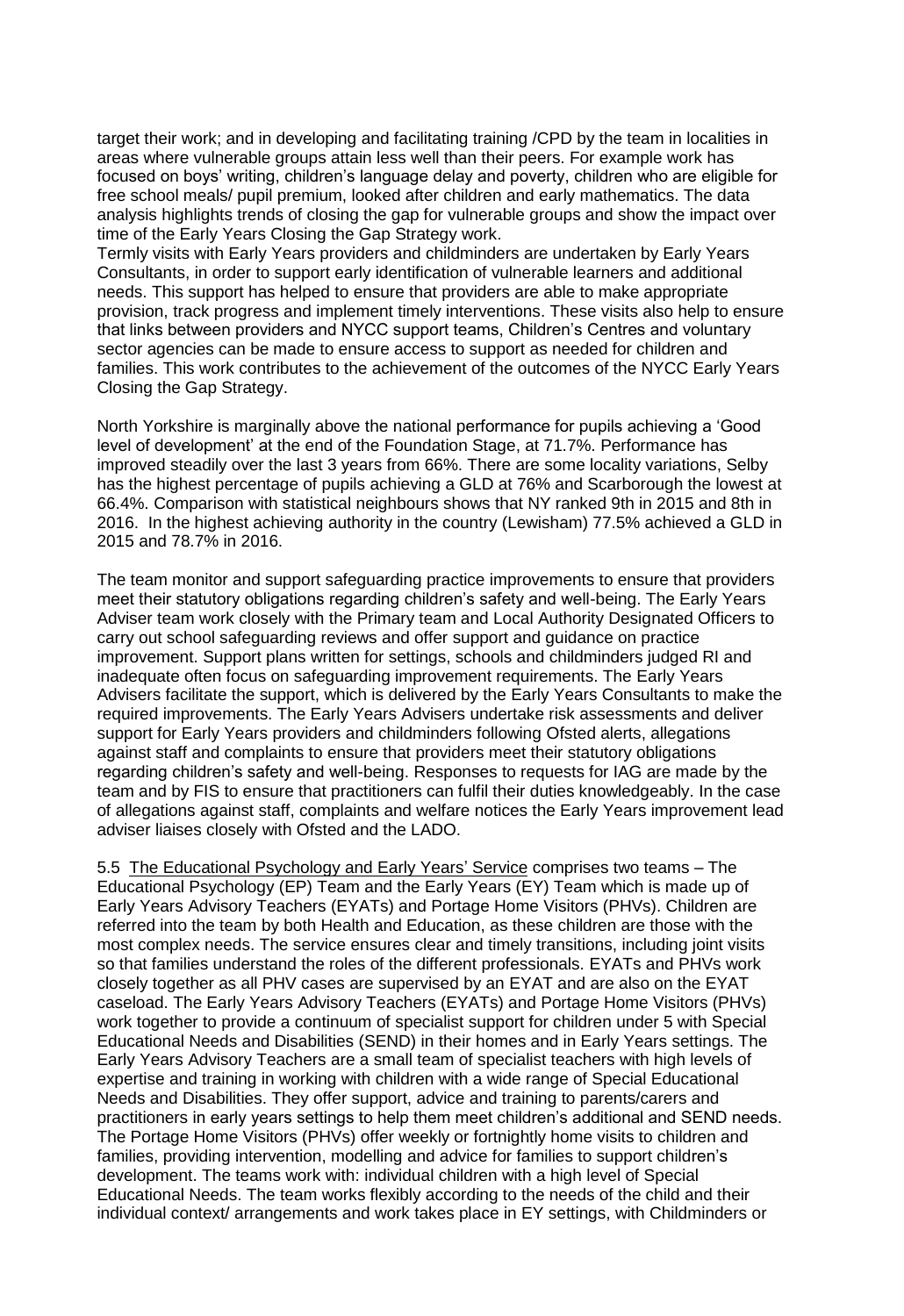with parents/ carers, as appropriate to each child and family. The EYATs and PHVs work closely with families, settings and other professionals to support with decision-making, application and transition processes into schools (mainstream and special), including support with statutory processes (EHCAR, CAN-DO, EHCP reports) where needed. Professional reports, liaison and advice, including attendance at clinics, is provided for those children with whom we have involvement who are going through diagnostic assessment processes, for example for Autism.

In addition to work around individual children, the team deliver a range of training for EY practitioners and parents/ carers. The team also deliver bespoke training and consultation in early child development and SEND.

The Early Years Consultants provide support for SENCOs working in early years settings and act as 'Area SENCOs' for childminders across North Yorkshire. This support helps to ensure that providers make timely referrals supported by appropriate evidence to secure early intervention support for our youngest learners with additional needs. The team provide practical help to co-produce the documentation required for the first stage of the graduated response of the SEN Code of Practice. The team also provide support to newly trained SENCOs to ensure that they can fulfil their responsibilities, understand and are able to use processes independently.

5.6 The Prevention Service works with the 0-19 (up to 25 for SEND) age range, offering early help for children, young people and families in North Yorkshire. They work closely with other partner agencies and professionals to ensure that support is there at the right time and in a way that best meets the needs of children and families.

The Prevention Service work with targeted families to ensure they are able to take full and positive part in activities that give their children the best start in life. The Prevention Service look to make their interventions as early as possible. By supporting the family and the child, the Prevention Service ease access into early years provision and ensure, through continuous support, that attendance is maintained and barriers to learning that arise from the home environment are specifically reduced. The core offer of Prevention Service includes a dedicated worker to work with the family to look at building on strengths and addressing any identified risks. This means one worker for the family and one plan. For families with children under five, support can start in the ante-natal period. Holistic assessment of child and family's needs including child development tracking, early attachment and communication, signposting to universal services and joint working with health visiting teams ensure the rigour of the service.

The service deliver a range of activities which are targeted to effectively meet need:

- parenting courses
- small talk sessions for children where delay in speech, language and communication has been identified
- building blocks for language programme where Speech and Language Therapists, health visitors of EY providers have identified a delay in speech, language and communication
- liaising with childcare providers and following up attendance of vulnerable learners.
- monthly childminder drop-in 'surgeries' hosted in children's centres
- delivery of Book Start corner activities and early words for children and families who need support to access early literacy.
- Breastfeeding support we work jointly with Health on the UNICEF breast feeding support programme. There is support for expectant parents either 1:1 or in group sessions.
- Teenage parenting pathway joint delivery of a programme with specialist health visitors.
- Baby massage to support early attachment and bonding supporting early emotional well-beings of parent and child.